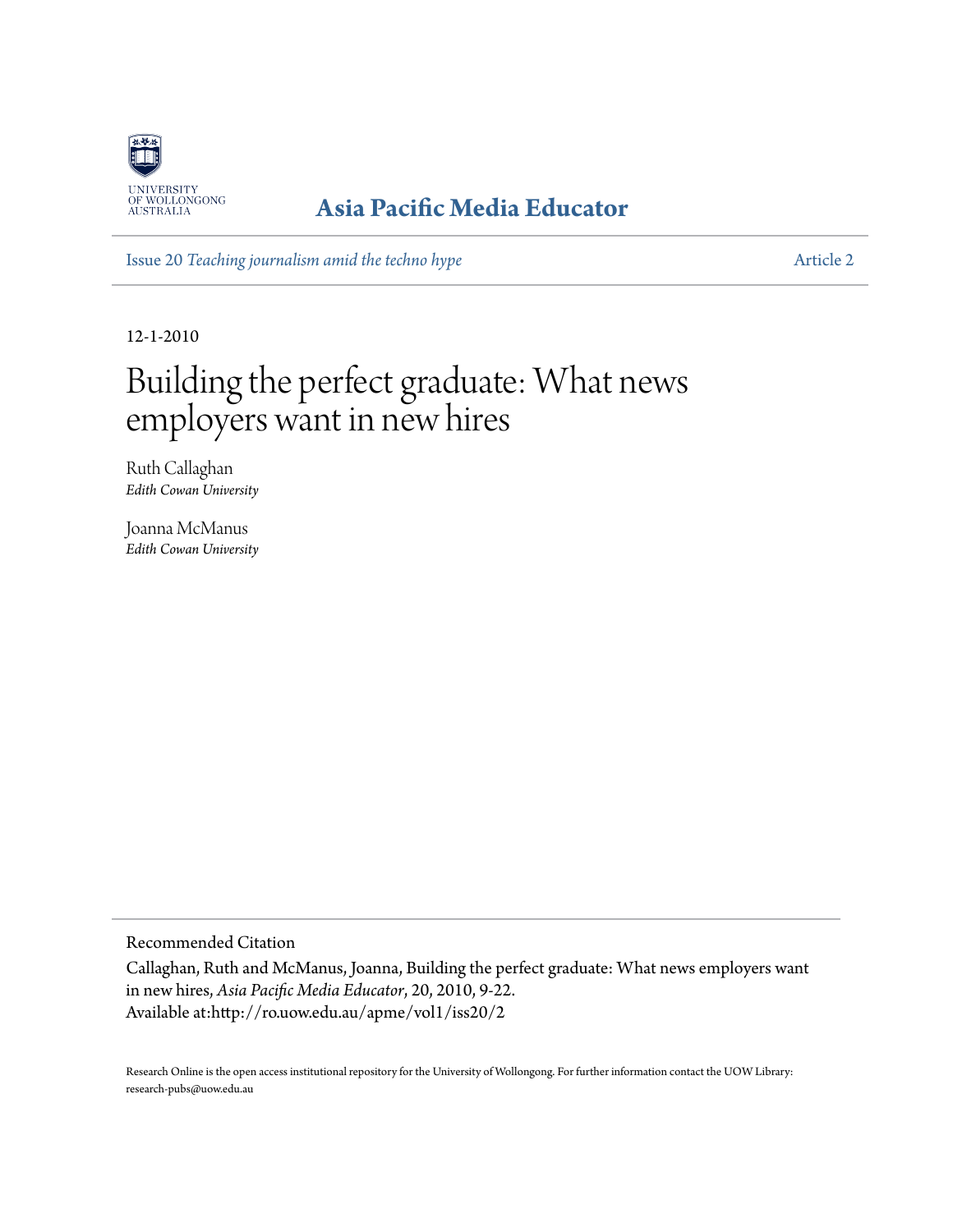## Building the perfect graduate: What news employers want in new hires



**Ruth Callaghan** Edith Cowan University, Western Australia r.callaghan@ecu.edu.au



**Joanna McManus** Edith Cowan University, Western Australia j.mcmanus@ecu.edu.au

The converged media environment has prompted journalism educators to question whether they should increase the use of digital media technology in the classroom and teach across multiple platforms. Newsroom surveys, however, reveal that Australian and US news employers are emphasising traditional journalism skills. This paper examines whether journalism schools are producing graduates with skills sets that media organisations may not consider highly critical to a cadetship. Research was undertaken to examine graduate skills deemed most important by West Australian news employers. The findings echo US employers in their preference for traditional journalism skills, such as good writing, spelling, grammar and punctuation, general knowledge and understanding of ethics. Digital skills remain the poor cousin. But they also want graduates who embody the journalistic 'ideal': curious, hard-working, driven news hounds, a passion for writing and reporting.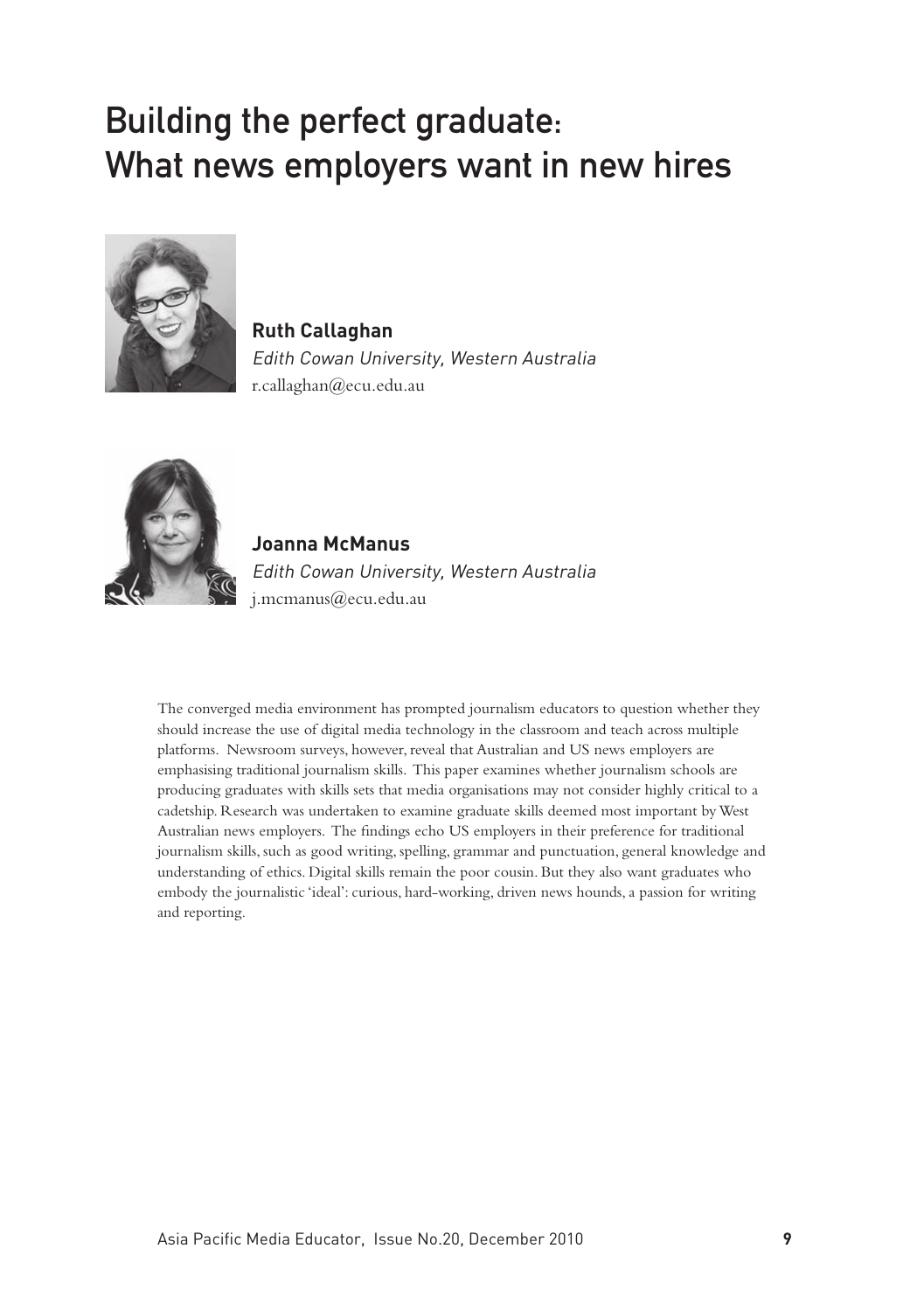Describing the modern Australian journalist and their role means using words that did not feature in the news lexicon a few short years ago. Mainstream newsrooms are employing 'mojos' (mobile journalists) and VJs (video journalists). Reporters may be asked to tweet their coverage on Twitter or live-blog it. A reporter may be asked to snap a picture, do a piece to camera, record some audio and prepare the material for a graphic (Birge, 2004). Photographers are being asked to shoot video, television reporters are asked to write story briefs, (Birge, 2004) and radio journalists need to be able to pen some words (Daniels, 2003; Fahmy, 2008). Some authors, such as Outing (2009:para 11), see the changes leading to a:

… transformed newsroom … filled with multi-functional journalists who are comfortable carrying around a digital camera and tiny video camera; who make it part of their routine to record audio for possible use in Podcasts or multimedia project sound clips; who are regular users of social networks and understand how to leverage them to communicate with and attract new readers.

It seems logical to expect that this new workplace will require educators to adjust their teaching in order to produce journalism graduates with a broader set of skills beyond those useful in the traditional niches of print or broadcast. But there remains disagreement over exactly what skills these should be. Observation alone might suggest that as newsrooms incorporate more technology, produce across more platforms and rely more on the internet, that digital skills and multimedia training will be required. Despite this, repeated surveys of mainstream news employers have found that the industry is far less convinced of the importance of digital training for journalism students, and persists in its call to focus on traditional abilities, including general knowledge, news awareness, writing ability, passion and drive.

This study grew out of the desire to ensure that the journalism and broadcasting programs at Edith Cowan University are offering journalism students the best opportunities whatever their career aspirations, and it forms part of a broader review of our teaching and learning strategy, including our course materials, the technology we use, our students, their expectations and their career prospects. We recognise that the journalism profession is only one possible career for journalism students, and that mainstream news employers take an ever-shrinking number of graduates, so our response to this research takes this into account. We also believe that a university course is not vocational education — we should not focus on employability skills at the expense of higher learning. However, knowing the expectations of the news industry is fundamental to our ability to prepare students accordingly. Within this context, a study was designed to assist us to identify potential gaps in our teaching and areas for improvement. To do this, we looked at what the small but nonetheless important group of employers that make up the local news industry believed journalism graduates should be taught and the skills and characteristics they said they sought in hiring.

The results show mainstream news employers in WA still rate traditional skills as being far more important in the graduate toolkit than digital ones, despite the shift of these employers towards media convergence. Online employers are more enthusiastic than newspaper, radio or television employers about graduates who have a range of multimedia skills. However, all the employers prioritise skills including good spelling, grammar and punctuation; enthusiasm and drive to find stories; clarity of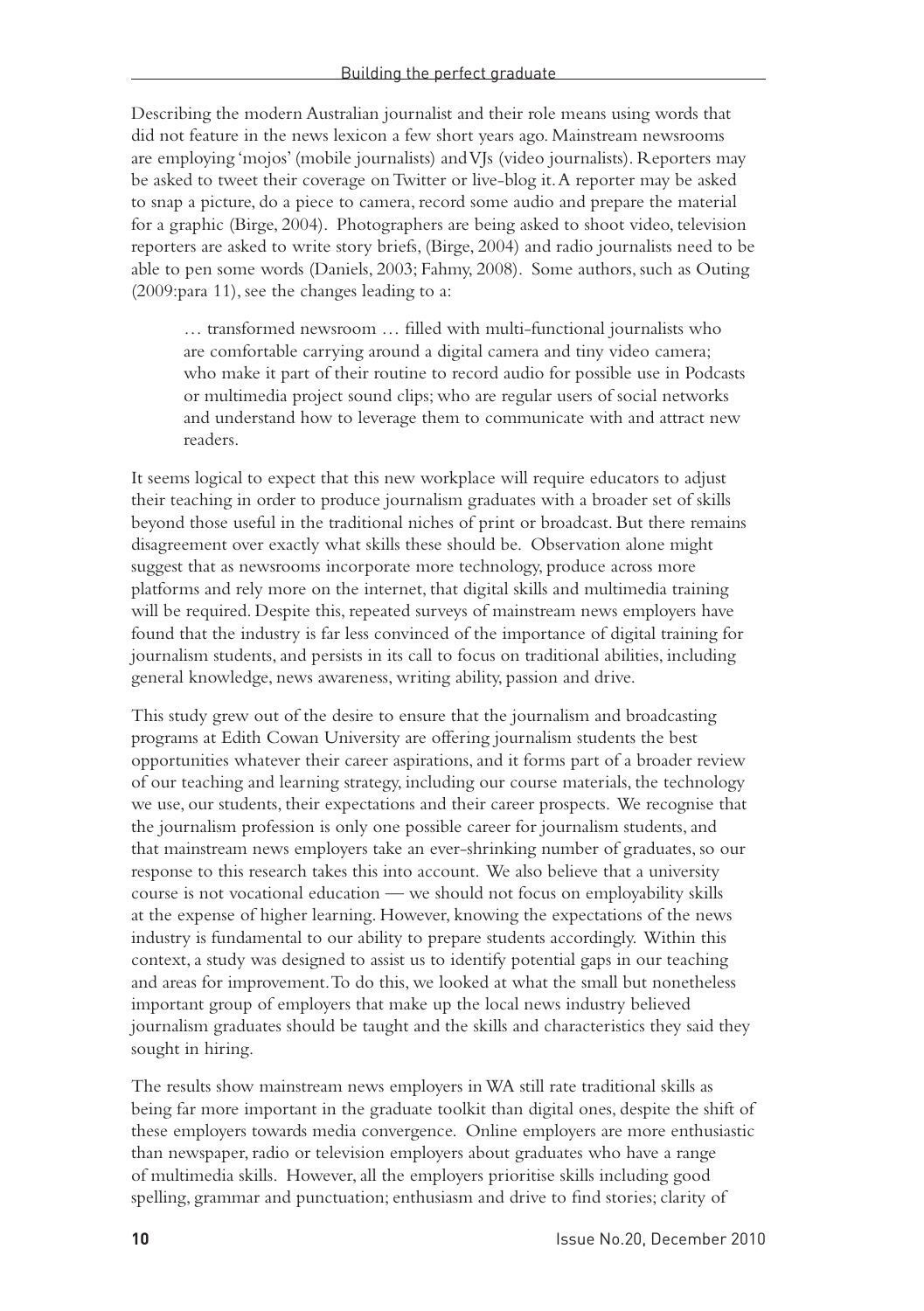writing and a passion for reading, hearing and watching news. The responses suggest that as technological needs change, the real demand is for graduates to embody the 'ideal' news employers have for journalists: hungry, driven, passionate newsgatherers who learn quickly and have an excellent work ethic. On the one hand this means educators need not fret over the difficulty of incorporating a range of new technologies into their teaching. However, the responses of these employers show they are unconvinced that many graduates emerge with basic journalistic skills, and they would like more emphasis on these.

#### Literature review

When looking at the literature for this topic, we considered four aspects: What can we see occurring in mainstream newsrooms? What have those changes meant for educators? Have the changes in education matched what industry says it wants? Finally, how much should the opinions of mainstream news employers matter to journalism educators?

For more than a decade, numerous authors (Birge, 2004; Criado & Kraeplin, 2003; Gordon, 2003; Hammon, Petersen, & Thomsen, 2000; Huang et al., 2003; Multimedia journalism: a classroom tour," 2002; Patching, 1996) have looked at the rapid introduction of technology in newsrooms and discussed whether it will mean journalists require a greater range of skills to operate different software or hardware and to navigate online, produce across platforms and play a diversified role. It is a debate driven newsroom by 'convergence', a broad term used to describe everything from physical convergence of media — such as a newspaper that partners with a television station — to convergence of media platforms for a single producer, such as a newspaper publishing online (Jenkins, 2006; Kolodzy, 2006). It may also mean convergence of skills within an individual: a backpack journalist or one-man-band (Kolodzy, 2006; Outing, 2009), or, in less flattering terms, an 'Inspector Gadget' or platypus (Quinn, 2005).

A key element in convergence is that it breaks down the traditional silos of broadcasting and print. In simple converged circumstances, journalists from different media might merely work together. Alternatively, journalists may be required to move between platforms. As Birge (2004: 12) puts it, newsrooms still need specialists:

… reporters who write, photographers who take pictures and television reporters who do stand-ups … (but) they also need reporters who can think like graphic artists, television reporters who can write a brief and photographers who can shoot video and interview people at a breaking news story.

Given these observable changes, educators have tried to accommodate — and in some cases, pre-empt — what the industry will require from graduates. Just what commentators say needs to be taught to do this varies, but the emphasis is on flexibility. Quinn (1999) argues the ability to adapt in a fast-changing environment will be a key skill, along with a heightened respect for ethics and need for clarity of thought. Hammon, Petersen and Thomsen (2000) say students need to be more integrated and adaptable, whereas Usher (2009) wants them to be nimble and flexible. Others have called for students to be equipped with a willingness to thrive with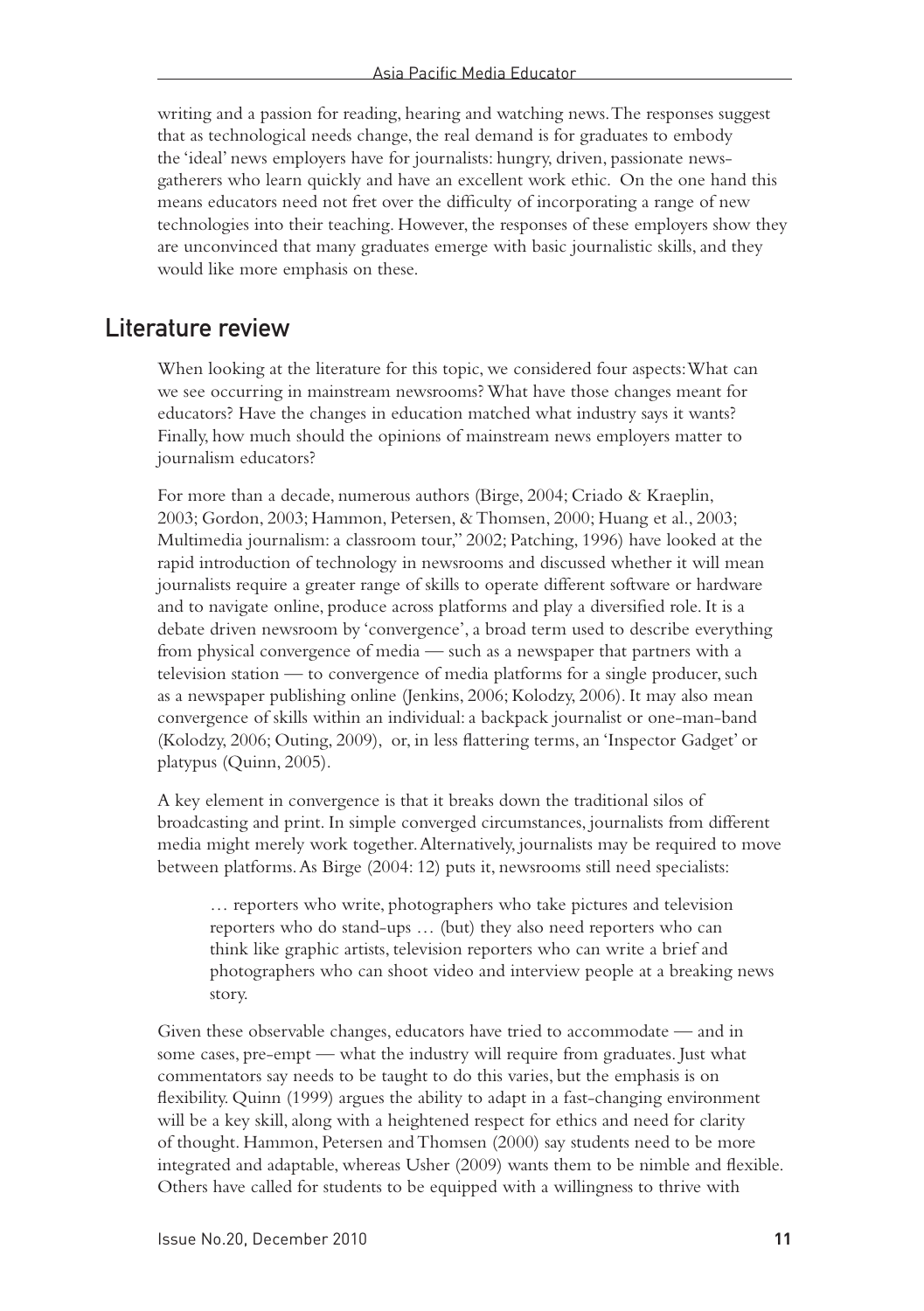constant and rapid change, the ability to engage in teamwork, open-mindedness and humility (McKean, 2007), be instilled in a culture of experimentation and willingness to question (Jarvis, 2007) and develop an understanding and enthusiasm for new forms of media and storytelling (Outing, 2009).

These attributes don't tell the whole story about what a graduate journalist will require. A journalist still needs to spell and write a great lead sentence, pick up legal red flags, conduct strong interviews and use their keyboard as a research tool. However, the literature rarely focuses on specific skills, with a few exceptions. Bartram (2000: 190) called for students to be taught basic economics, interviewing and listening, know three languages and — if possible — how to write 'like an angel'. Pearson (1994) lamented the fact that few new journalists understood notebook management. Herbert (2000) noted that shorthand was still essential for accreditation by the UK National Council for Training of Journalists.

While there is a long list of potential skills that could be included in journalism education, teaching time is limited. Ricketson (2001: 96-97) urged the teaching of core skills and methods alongside the broader principles, noting that you could teach business journalism, grammar, foreign languages, investigative skills and media management, but "in a three-year undergraduate program, there is barely time to teach the rudiments of journalistic practice." Educators have repeatedly made clear their preference not to focus merely on employability skills but to provide students with the opportunity to reflect on journalism as a practice, study the fourth estate model, and have time to consider professional issues, problem solving and ethics (Alysen, 2007; Ricketson, 2005; Sheridan Burns, 2003). Perhaps Adam (2001: 317) best sums up the tension between teaching specific vocational skills and providing a broader education, saying "graduates of journalism programs should be comfortable with the tools and infrastructure marking the trade" but that these should be "to journalism education like laboratories are to an education in the experimental sciences. They are necessary, but not primary."

While this debate is going on, however, universities in Australia — as well as those in the UK and US — have had to adapt curricula to accommodate their best guesses for the future, which has often meant an increased focus on technology (see, for example, Birge, 2004; Castaneda, Murphy, & Hether, 2005; Daniels, 2003; Herbert, 2000; Sheridan Burns, 2003). The 2008 State of the News Print Media Report for the Australian Press Council found 63 per cent of university journalism courses in Australia offered dedicated online, web, multimedia or convergent journalism units. Another eleven institutions were also offering supplementary multimedia, web design or electronic writing units (Martin, 2008: chap. 8, p. 15).

But it is not clear if this academic speculation matches what the news industry actually wants from journalism graduates — and even if it is able to articulate a cohesive position. Lum (2004) found that although US journalism schools were 'responding' to industry trends by teaching convergence journalism, much of this change was based on academic belief that students needed to be conversant in multiple-media skills rather than hard evidence from industry. Birge (2004) also found industry executives did not articulate a desire for convergence training for graduates, even while arguing for them to have extra skills in multimedia.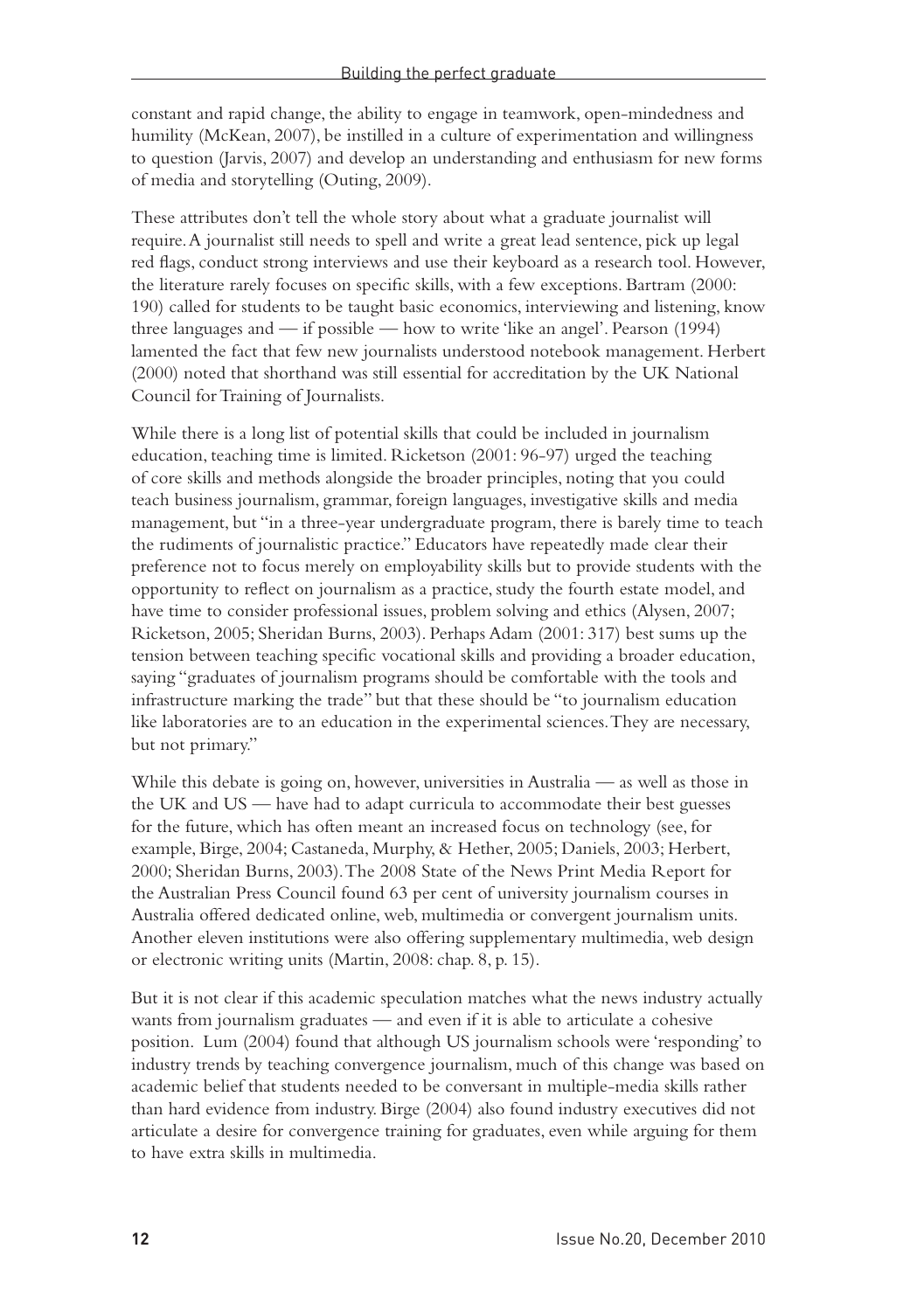So what is it that news employers want — or, at least, say they want? Numerous studies have sought to pin down editors and news professionals on this point, although the research should be seen in light of the well-documented tension between academia and industry over whether university courses are useful, what they should be teaching and what they should omit (see, for example, Macdonald, 2003, Ricketson, 2001, Sheridan Burns, 2003, Stuart, 1997).

The American Society of News Editors in 1990 asked editors to ranks skills that educators should focus on when preparing new journalists (Dickson, 1996; Pierce & Miller, 2007). The findings, as described in Pierce & Miller (2007: 1), were that "writing skills, spelling/grammar and knowledge about journalism ethics (were) the most important skills that new journalists should possess," with computer skills and online reporting rated as least important. Similar studies were conducted by Dickson and Brandon (2000), Criado and Kraeplin (2003) and Huang, Davison, Davis, Nair, Shreve & Bettendorf (2003), generally finding that writing and reporting skills including spelling, grammar and punctuation — ranked highly with employers, while computer skills were less essential.

Josephi (2004) interviewed media professionals from four international newspapers about their expectations of graduates, and found desire for curiosity and a strong preference for understanding of news and context, confidence, news sense, and the ability to make informed and intelligent choices. Nankervis (2005, 2006, 2008), found similar issues were important to Australian television managers when hiring: they prioritised story generation, news sense and passion for news, television writing, good general knowledge, and presentation. She also found digital skills were less important, saying "there appears to be little concern at any of the networks for recruits to have skills related to new technology such as desktop video editing, reporter-operated cameras or bulletin software" (Nankervis, 2005:5). Just how news professionals arrive at these skills being important is addressed by Oakham (2006: 190-191), who asked cadet trainers about the qualities they prized and found some cultivated in cadets the qualities they believed were important for themselves or previous generations, seeking to employ or mould new workers "in our own image".

What the literature suggests, then, is that there has been substantial change in newsrooms, which educators have followed, tried to interpret, reflect in their teaching and incorporate in their coursework. At the same time, however, mainstream news employers — when asked — are very conservative about the skills they say they seek, returning to traditional skills and ideal qualities for journalists. This leads us to the final thread of the literature we think needs to be considered: how much should the opinions of mainstream news employers matter to modern journalism educators? This goes to the crux of what journalism education should be, with many educators opposed to university courses being used as vocational education institutions or defacto cadetship programs for a shrinking employer group (see, among others, Alysen, 2007; Henningham, 1999; Herbert, 2000; O'Donnell, 1999, 2006; Oakham, 2006; Ricketson, 2001, 2005; Sheridan Burns, 2003; Stark, 2000). This is partly an issue grounded in education imperatives but also in the reality that mainstream journalism is not the main employer of journalism graduates. Certainly, research suggests that no more than a third of students will end up in mainstream media, a third in nonmainstream media and the remainder in non-journalism areas (Hill & Tanner, 2006; see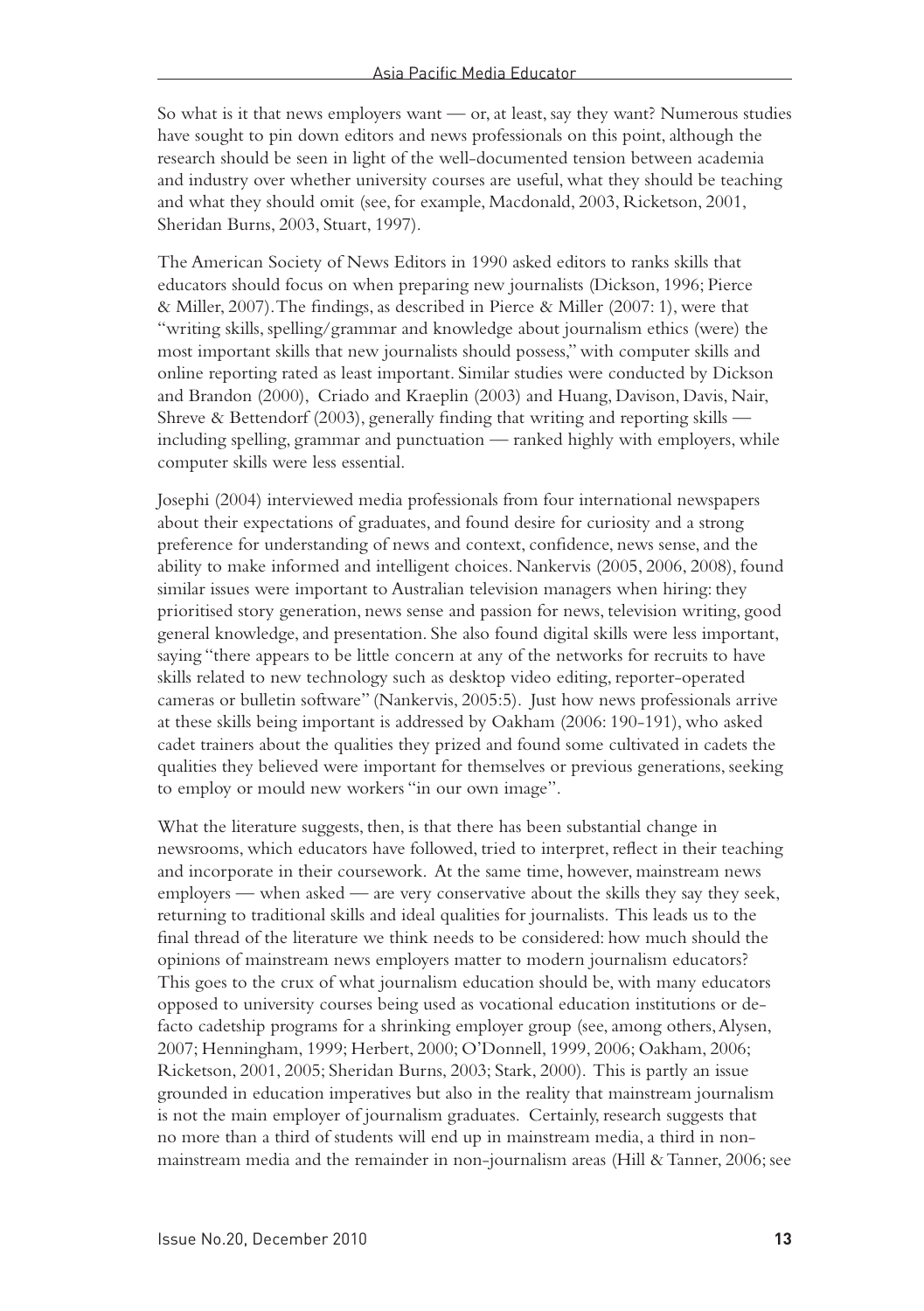also Alysen, 1999; Green & McIlwaine, 1999; O'Donnell, 1999). Cokely (2008: para 9) cites Margaret Gee's Media Guide to conclude that in 2007,

. . . there were 99 Australian journalism workplaces … each employing 10 or more journalists or producers. But there were a stunning 2357 other journalism workplaces, each employing one to nine writers, editors or producers (depending on the medium). The 99 bigger workplaces, "Big Media" such as large newspapers and television operations, employed 3407 journalists. Those other 2357 workplaces … employed a third more—fully 4560 …

While these figures show the importance of mainstream media organisations is waning as an employer group, that does not mean their perspectives should be dismissed. They remain the major producers of news in Australia, significant employers of working journalists and serve as an aspiration at least for many graduates. It is our contention that there is a problem if courses are producing journalism graduates disdained by mainstream media, even if things aren't as rosy as when Sheridan Burns (2003: 66) argued that "the great majority of journalists in Australia are employees … and the desires of potential employers cannot be overlooked."

### Method

Our study sought to find out what major news employers in WA considered important when hiring new journalists, as part of a wider investigation to assess our course, our teaching, our students' expectations and their career prospects. Quantitative and qualitative methods were used (albeit with a small sample group), incorporating an online questionnaire and follow-up interviews with respondents. Ten senior representatives (editors and news directors) were surveyed on the desirability of a range of potential graduate skills and attributes in order to see which they regarded as most important to them when hiring a new or recent journalism graduate. The sample was purposive rather than random, as we sought the opinions of the most senior representatives of the biggest news employers in WA. The survey responses included three representatives from two newspapers (one newspaper had two respondents, representing hiring attitudes for the online arm as well as primary print arm of the publication), two online news outlets, three television stations and two radio stations. Eight of the 10 were happy to have their names linked to responses.

While 'traditional' in most respects, the media organisations are taking some steps towards media convergence. The two newspapers have online sections and journalists writing for the print publications are required to file online. They also employ video journalists and photographers who use galleries. One online news outlet has journalists who primarily file for the internet but also write for a newspaper; the other is a standalone online news outlet with no print arm but links to radio. The three television stations have a web presence, the most significant held by ABC, and Channel Seven has an agreement with The West Australian through Yahoo7 News that allows some sharing of resources (WA Newspapers Holdings Annual Report, 2009). Fairfax Radio has links with WA Today through their common ownership.

As part of the research, respondents were given the opportunity to answer two broad questions: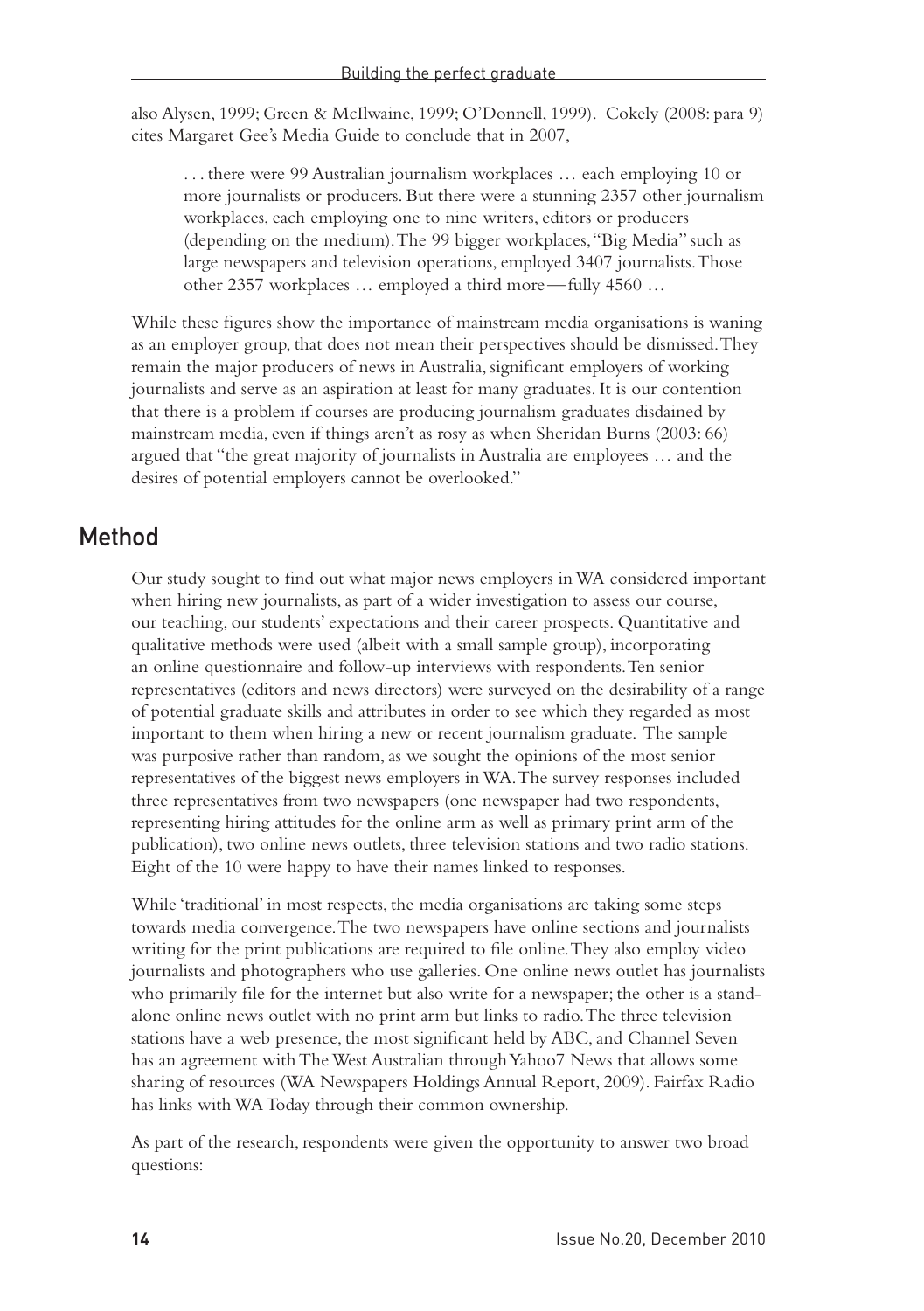- 1. If you could design the perfect journalism or broadcasting graduate, what skills and attributes would they have?
- 2. Are there specific skills or attributes that you are NOT seeing in university graduates that you believe should be addressed in journalism and broadcasting programs?

Employers were asked to rate the importance of 45 individual skills using a five-point Likert scale (1 = Not important, 2 = Somewhat important, 3 = Important, 4 = Very important, 5 = Essential). These skills included technological skills we expected might be useful to new journalists, including the ability to take photographs, record or edit sound or vision, coding in HTML or navigating online.

There are some issues with the chosen methodology. First, the respondents were chosen deliberately as the most important individuals in the biggest news employers within Western Australia. Furthermore they are a disparate aggregate linked by the nature of their operations but with different organisational experiences and requirements. Because of this, they cannot be held to be representative of all media groups in other states. Second, the survey can also only provide an answer to the question: what do news employers say is important when hiring? It cannot be held as indicative of actual employer behaviour. With these reservations in mind, however, this survey was able to indicate the priorities of these WA news organisations.

## Findings

What skills and attributes do mainstream news employers say they would want in the perfect journalism or broadcasting graduate? There was unanimity among employers when ranking potential skills in terms of importance. The highest-ranked skills (shown in table one) were traditional journalistic attributes, including good spelling, grammar and punctuation, drive and enthusiasm to find stories, clarity of writing, and an ability to learn. Only one 'digital' skill was ranked in the top 12 — the ability to navigate online. In contrast, there was much less agreement over technological skills. Low rankings were given to knowledge of specific software or hardware, skills in programs such as Audacity, Flash or Soundslides, the ability to prepare digital images or the ability to code in HTML. Broadcasters and online respondents gave more priority to the ability to edit sound and vision; print employers were less enthused. Fairfax Radio called for students to be more adept with technology overall — a surprising response, perhaps, considering the popular notion that students are tech-savvy.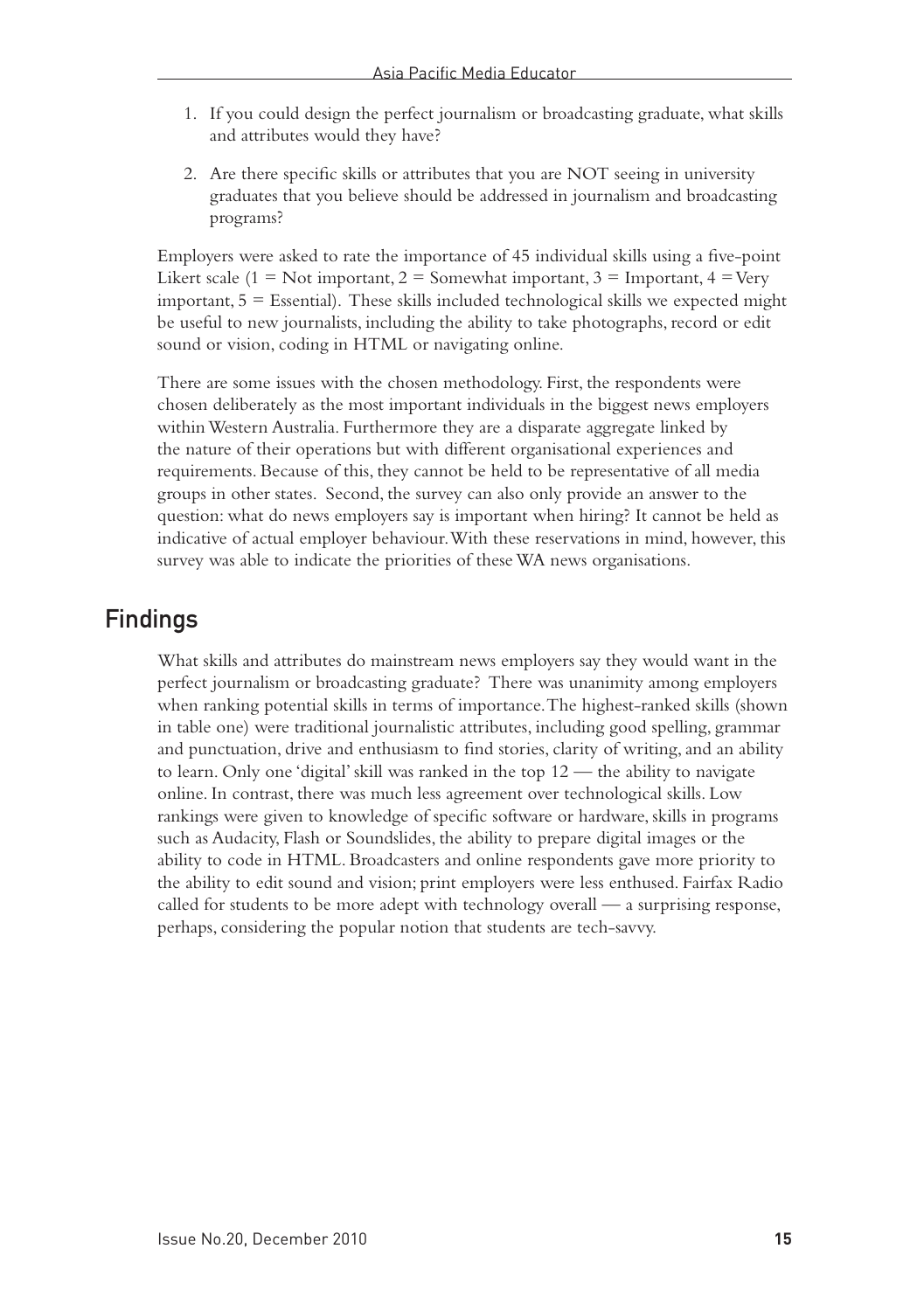| Skill/characteristic                              | <b>Essential</b> | <b>Very</b><br>important    | Median |
|---------------------------------------------------|------------------|-----------------------------|--------|
| Ability to learn                                  | 8                | 1                           | 5.00   |
| Good spelling, grammar and punctuation            | 7                | 3                           | 5.00   |
| Enthusiasm/drive to find stories                  | 7                | 3                           | 5.00   |
| Clarity of writing                                | 7                | 2                           | 5.00   |
| Passion for reading, hearing and watching<br>news | 7                | $\overline{2}$              | 5.00   |
| Strong work ethic                                 | 7                | $\mathcal{D}_{\mathcal{L}}$ | 5.00   |
| Understanding of journalistic ethics              | 7                | 1                           | 5.00   |
| Objectivity                                       | 6                | 3                           | 5.00   |
| Curiosity                                         | 6                | 3                           | 5.00   |
| A passion for words and writing                   | 4                | 5                           | 4.00   |
| Strong general knowledge                          | 4                | 5                           | 4.00   |
| Ability to navigate online.                       |                  | 5                           | 4.00   |

#### **Table 1: Skills or attributes rated most highly by news employers**

 $n=10$ 

Asked what other skills the respondents believed were essential for new graduates the respondent from ABC News Radio provided detailed criteria his organisation uses to consider cadets. We use a six-element model for journalism training, which specifies 'core capabilities' reporters require. They are:

- 1. Generate viable stories: Ability to identify and generate viable story ideas for radio, television and online.
- 2. Research: Ability to research information, and verify factual and contextual accuracy of information gathered.
- 3. Interview: Ability to conduct interviews that obtain information in a form that can be used for the story on radio, television or online.
- 4. Write: Ability to write clear, concise, and accurate copy in a style appropriate to the program and platform.
- 5. Present: Ability to present news and current affairs reports with authority and credibility on radio, television.
- 6. News judgment: Ability to exercise news judgment in the selection, treatment, preparation and presentation of stories. (ABC News, Perth, Radio)

The same employer said there was a need for graduates to have a better general knowledge and understanding of the world, and they would benefit from an interest in history, literature, arts, science, music, philosophy and religion, suggesting a liberal arts education was still valued.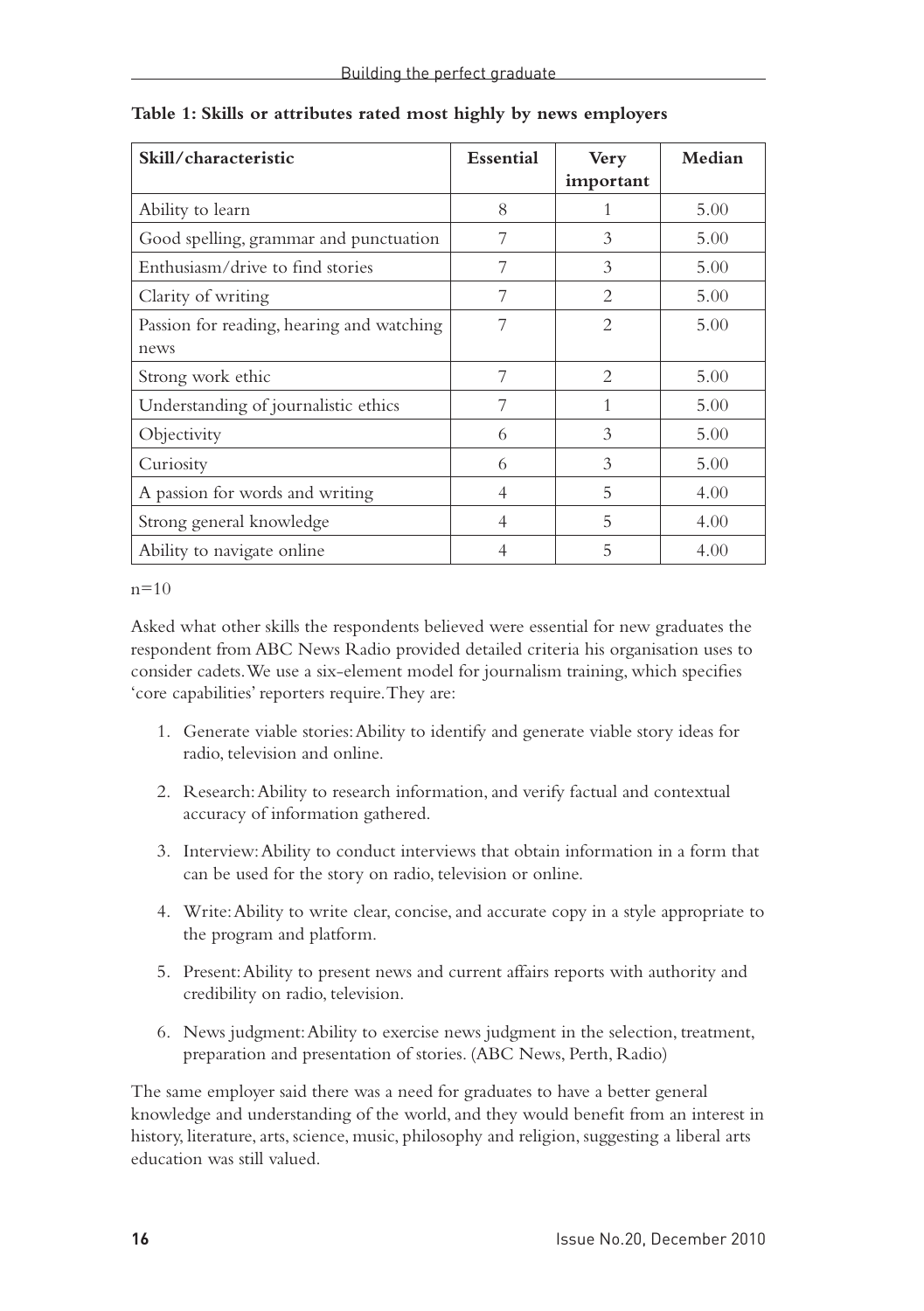Employers also gave detailed responses to the question of how they would design the perfect journalism or broadcasting student, and their answers reflected awareness of the high benchmark they were setting. Some key terms emerged, including a 'hunger' to succeed and for news gathering, along with similar terms like being 'keen', 'passion', 'determination' and 'drive'. There were calls for a 'multi-skilled' graduate, one comfortable in producing different news styles, and a request for 'multitasking saints', as can be seen in some sample responses:

A hunger and passion for news gathering, ability to get to the heart of matters, an analytical mind, knowledge of key issues to the audience, strong preparation and organisation, ability to think broadly and to be multi-skilled. Oh yeah, and friendly and able to work within a small team. (Online news organisation)

I guess we're looking for multitasking saints, prepared to work diligently in a broad range of areas and be willing to turn their hands to a range of tasks to produce a range of content both for online use and in-paper. (PerthNow)

Hunger to succeed by reporting with authority and clarity. Determination to seek out news and present in a way that stands out from the pack. (Television news)

Someone with drive and enthusiasm for news, the ability to enhance pictures with great script-writing, the ability to handle hard news and soft features, and equally comfortable broadcasting live or putting together a recorded TV package. (Nine News Perth/Win News WA)

 A perfect journalism graduate should be honest, personable, inquisitive, upbeat with a sense of humour, logical and thoughtful, diplomatic, a team player with not too much self-confidence, have common sense, be resourceful, should know how to take direction but know when to say no, and they should have strong writing knowledge and aptitude. (The West Australian)

He or she should present well, be confident and approachable, bright and keen to learn, and listen to advice. I would also love to have someone who was keen to take some risks, but aware of the consequences of her or his actions should they overstep the mark. (Major Australian newspaper)

When asked what skills or attributes news employers were not seeing in graduates that they believed should be addressed, writing skills were cited as a particular problem for both print and broadcast organisations:

Many graduates lack a basic working knowledge of writing for newspapers and simple story construction. Some have poor writing skills and it is staggering how many cannot spell. (The West Australian)

Many students also struggle with basic writing skills: grammar, punctuation and spelling. In the TXTing environment, we're swimming against the stream on this one, but it's still an important element of what we do. (ABC News, Perth, Radio)

Another area considered in need of strengthening was news sense, which was seen as a symptom of poor general knowledge and lack of news awareness. This was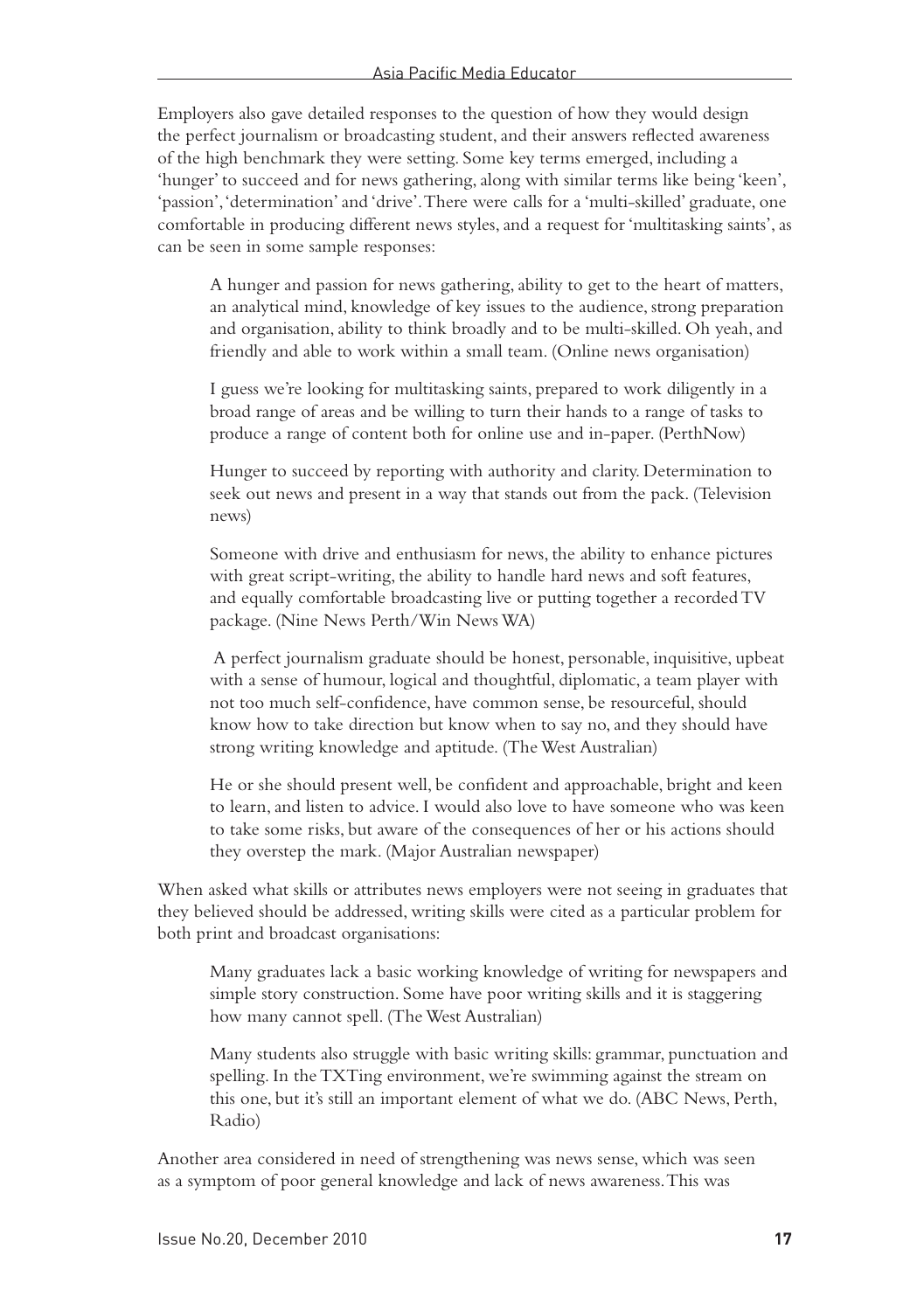compounded by what respondents saw as a poor work ethic among would-be journalists: a problem experienced across the industry. One respondent from a major newspaper lamented a lack of humility in students and said he was seeing

... plenty of over-confidence and arrogance … in young journalists and students who know little about anything.

The West Australian's respondent had a similar problem, saying:

… it is difficult to teach good attitude e.g. How is it that an intern can turn up to work late, with no tie, shirt hanging out and without having read the newspaper? Basic manners and common sense are sometimes lacking.

#### **Discussion**

In doing this research, we were not seeking to develop a wish-list of skills and characteristics to be imprinted on students; instead, we wanted an up-to-date assessment of how this segment of employers — the biggest news groups in WA felt about journalism graduates, the skills they saw as important and the areas where they saw gaps in learning or teaching. The response of the news employers did not disappoint. They proved to be thoughtful and willing to discuss their perceptions of journalism graduates. If they found some skills and characteristics lacking, for the most part their answers reflected an understanding that this can be a product of youth and inexperience, rather than the fault of university education. There were, as was expected, examples of tension between academia and industry: the respondent from ABC TV took universities to task, saying academics over-analysed journalism and relied too strongly on theory without being adequately informed about the industry.

They query (journalism's) worth and encourage students to question why they're doing something rather than how they could do it better. (ABC TV)

However, respondents were also positive about graduates and one made the point that he was

... often surprised by the quality of students coming into the industry, and their readiness to take on a variety of roles. (ABC News, Perth Radio).

What can educators take from the industry response? The first point must be the unanimous agreement by respondents about the importance of basic writing skills and that they are not always seeing these in graduates. This must be a concern to educators — however much they may dislike the idea of having the industry dictate terms. Spelling, grammar, punctuation and clear writing form the cornerstone of journalism practice and if graduates of journalism courses are not demonstrating competence, this is a problem. General knowledge and news awareness were also highlighted, and ignorance here was linked to an inability to generate ideas or put stories into context — both important for journalists. These responses are not particularly surprising, and reflect similar findings in employer surveys taken over many years and in different contexts, demonstrating a remarkable uniformity among news employers for the skills and attributes they believe are essential to journalism.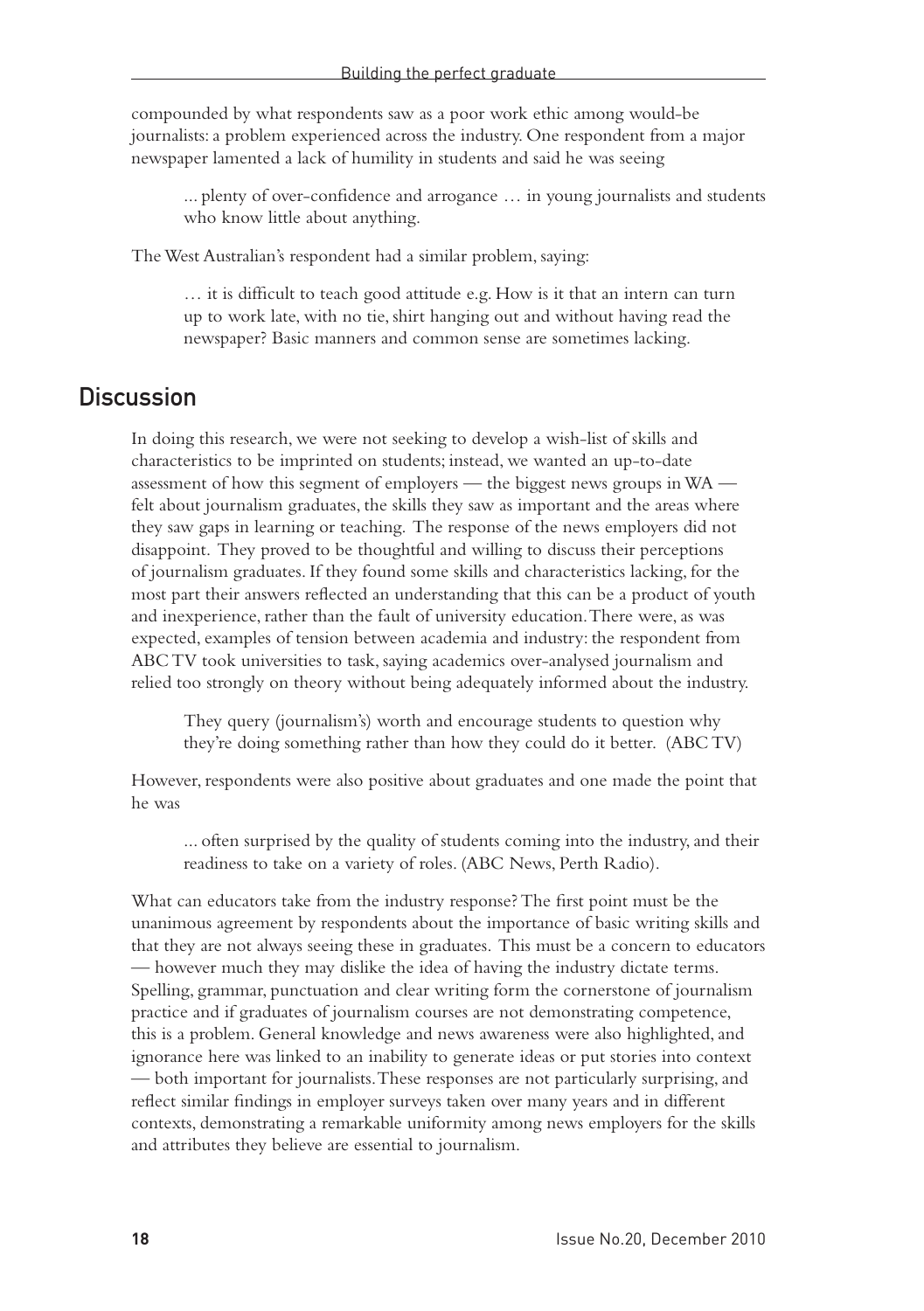The emphasis by WA news employers on the more intangible issues of work ethic, enthusiasm, passion and curiosity show the industry continues to demand graduates who fit the ideal of the perfect journalist — a hard-working news hound, eager to chase leads and beat the competition; an avid news consumer as well as producer. This is a sensible stereotype for newsrooms to promote: not only does it mean a journalist is competitive and driven to find stories, but it is commercially useful to have such a member of staff — someone who embodies this work ethic may be prepared to put in long and unsociable hours without complaint. Calls for students to have greater passion for news, words and writing may also reflect the gap the industry sees between the newsroom and the classroom: it was clear from responses that employers saw educators as needing to do more to encourage students to love and enjoy journalism, rather than criticise it.

The findings on digital skills echo those of Nankervis (2005) that employers are not particularly concerned whether their recruits have specific new technology skills, as well as the surveys by Dickson and Brandon (2000), Criado and Kraeplin (2003) and Huang et al (2003), which found traditional skills prioritised over computer skills. The exception here is computer literacy, including navigating online, which was rated highly by all employers. Still, broadcasters said they favoured graduates with excellent production, presentation and packaging skills, which may suggest that graduates are more useful if they remain specialists in broadcasting or print rather than generalising. This is an area deserving further exploration, including examination of whether employees with digital skills have opportunity to use them in mainstream newsrooms or whether they find them beneficial in career advancement.

#### Conclusion

In considering how these results should be treated, we have always seen this study as part of a broader investigation of Edith Cowan University's journalism and broadcasting program, our students and their career prospects. We sought the perceptions of this group of employers knowing they employ relatively few graduates each year, yet find their responses nonetheless enlightening. Clearly these mainstream employers have not greatly changed their thinking about what educators should be teaching journalism students. Strong writing, reporting and news gathering skills remain vital, even if employers are less convinced of the need for graduates to demonstrate these skills across platforms. The flaws they see in graduates include poor writing skills, a lack of general knowledge and news awareness, and what they perceive as poor work ethic. What we don't know as yet is whether non-mainstream media employers will also have the same preferences and problems with graduates, or whether these will be considered less important than a journalism graduate who can work easily in a multimedia world.

#### References

- Adam, G. S. (2001). The education of journalists. *Journalism: Theory, practice and criticism, 2*(3), 315- 339.
- Alysen, B. (2007). *A strategy for vocational education in the news media at a time of industrial change: bridging the contradiction in Journalism education.* Paper presented at the AARE 2007 International Educational Research Conference Fremantle, Western Australia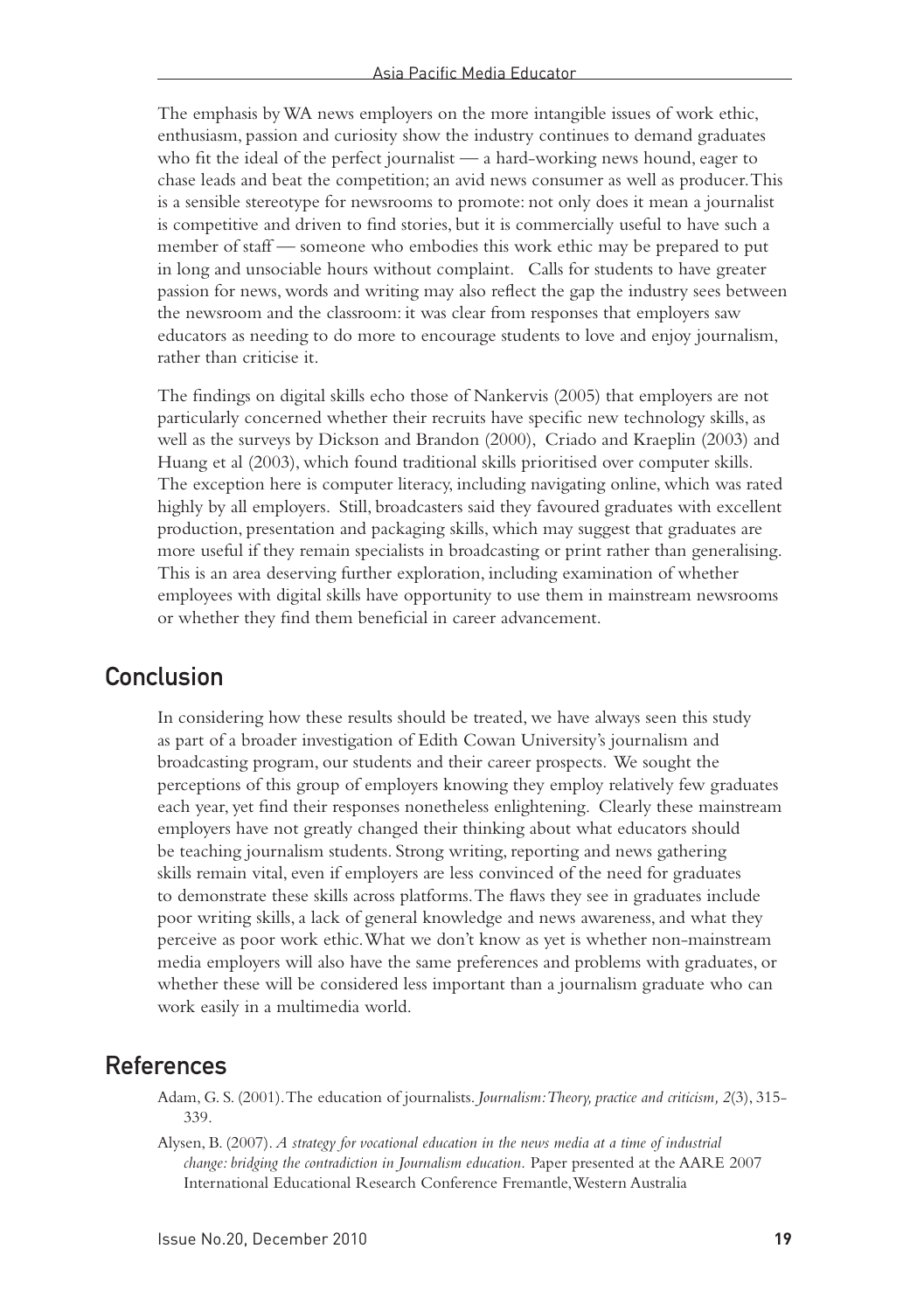Bartram, J. (2000). Training international journalists. *Asia Pacific Media Educator, 1*(9).

- Birge, E. (2004). Teaching convergence: but what is it? Educators struggle with ambiguous definitions from the profession. *The Quill, 92*(4), 10-13.
- Castaneda, L., Murphy, S., & Hether, H. J. (2005). Teaching Print, Broadcast and Online Journalism Concurrently: A case study assessing convergence curriculum. *Journalism & Mass Communication Educator, 60*(1).
- Criado, C., & Kraeplin, C. (2003, July ). *The state of convergence journalism: United States media and university study.* Paper presented at the Annual Meeting of the Association of Education in Journalism and Mass Communication, Kansas City, Missouri.
- Daniels, G. L. (2003, July). *Conceptualizing the convergence craze: a three-dimensional model of multimedia curriculum reform.* Paper presented at the Annual Meeting of the Association for Education in Journalism and Mass Communication, Kansas City, Missouri.
- Dickson, T. (1996). *Is journalism education an oxymoron? What editors say about college preparation for journalists.* Paper presented at the AEJMC Convention
- Dickson, T. (2000). *Mass media education in transition: preparing for the 21st century.* Mahwah: Lawrence Erlbaum Associates.
- Dickson, T., & Brandon, W. (2000). The gap between educators and professional journalists. *Journalism & Mass Communication Educator, 55*(3).
- Fahmy, S. (2008). How online journalists rank importance of news skills. *Newspaper Research Journal, 29*(2).
- Gordon, R. (2003). Convergence defined. In K. Kawamoto (Ed.), *Digital journalism: emerging media and the changing horizons of journalism:* Rowman & Littlefield Publishers
- Hammon, S. C., Petersen, D., & Thomsen, S. (2000). Print, broadcast and online convergence in the newsroom. *Journalism & Mass Communication Educator, 55*(2), P16-27.
- Henningham, J. (1999). Proud to be a journalism educator *Australian Journalism Review, 21*(3), 181-196.
- Herbert, J. (2000). The changing face of journalism education in the UK. *Asia Pacific Media Educator, 1*(8), 12.
- Huang, E., Davison, K., Davis, T., Nair, A., Shreve, S., & Bettendorf, E. (2003, July). *Bridging newsrooms and classrooms - preparing the next generation of journalists for converged media.* Paper presented at the Annual Meeting of the Association for Education in Journalism and Mass Communication, Kansas City, Missouri.
- Jarvis, J. (2007, 5 March ). New media: What the news business needs most today. *The Guardian,*
- Jenkins, H. (2006). *Convergence culture: where old and new media collide.* New York New York University Press
- Josephi, B. (2004). Desired attributes for young journalists. *Asia Pacific Media Educator, 1*(15).
- Kolodzy, J. (2006). *Convergence journalism: writing and reporting across the news media.* Lanham, Maryland: Rowman & Littlefield Publishers.
- Lum, L. (2004). The cross-training of future journalists: journalism schools respond to industry hiring trends by exposing students to both print, broadcast. *Black Issues in Higher Education, 21*(11).
- Martin, F. (2008). *Education, Training and Management of Journalists:* Press Council of Australia
- McKean, M. (2007). Passing along the value of humility: students need to be open-minded about the best way to tell each story rather than seeing rich media as mere add-ons to worddriven narratives [Electronic Version]. *Nieman Reports, 83*, from http://www.nieman.harvard. edu/reportsitem.aspx?id=100191

Multimedia journalism: a classroom tour. (2002). *The Quill 90*(6).